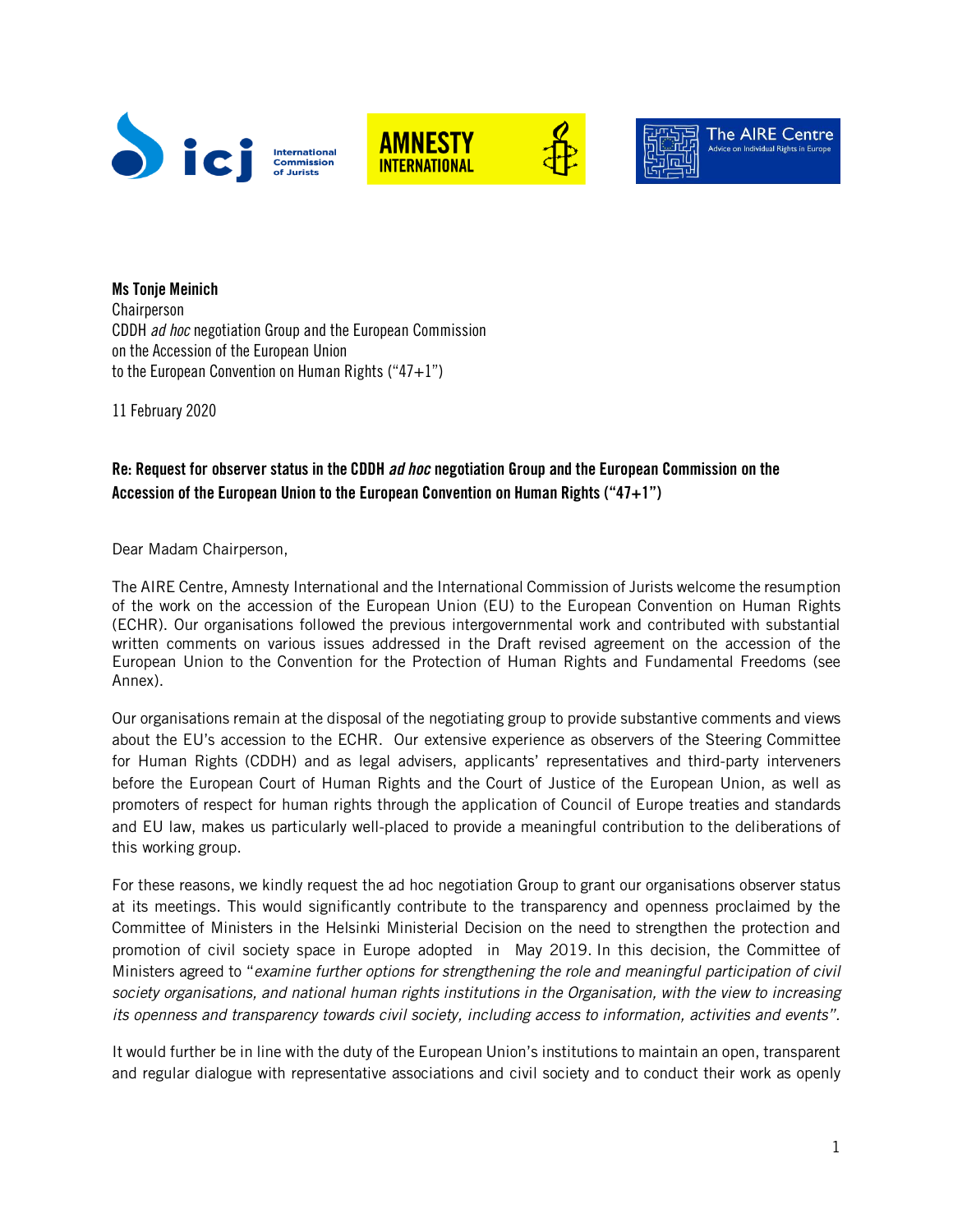as possible in order to ensure the participation of civil society and thus promote good governance (Articles 11 TEU and 15 TFEU).

We thank you and the CDDH *ad hoc* negotiation Group and the European Commission on the Accession of the European Union to the European Convention on Human Rights ("47+1") for considering this request.

Yours sincerely,

leni Geodlin

Eve Geddie Head of European Institutions Office and Advocacy Director Amnesty International

Foule hove

Nuala Mole Founder and Senior Lawyer The AIRE Centre

Pañ AL

Director, Europe and Central Asia Programme International Commission of Jurists